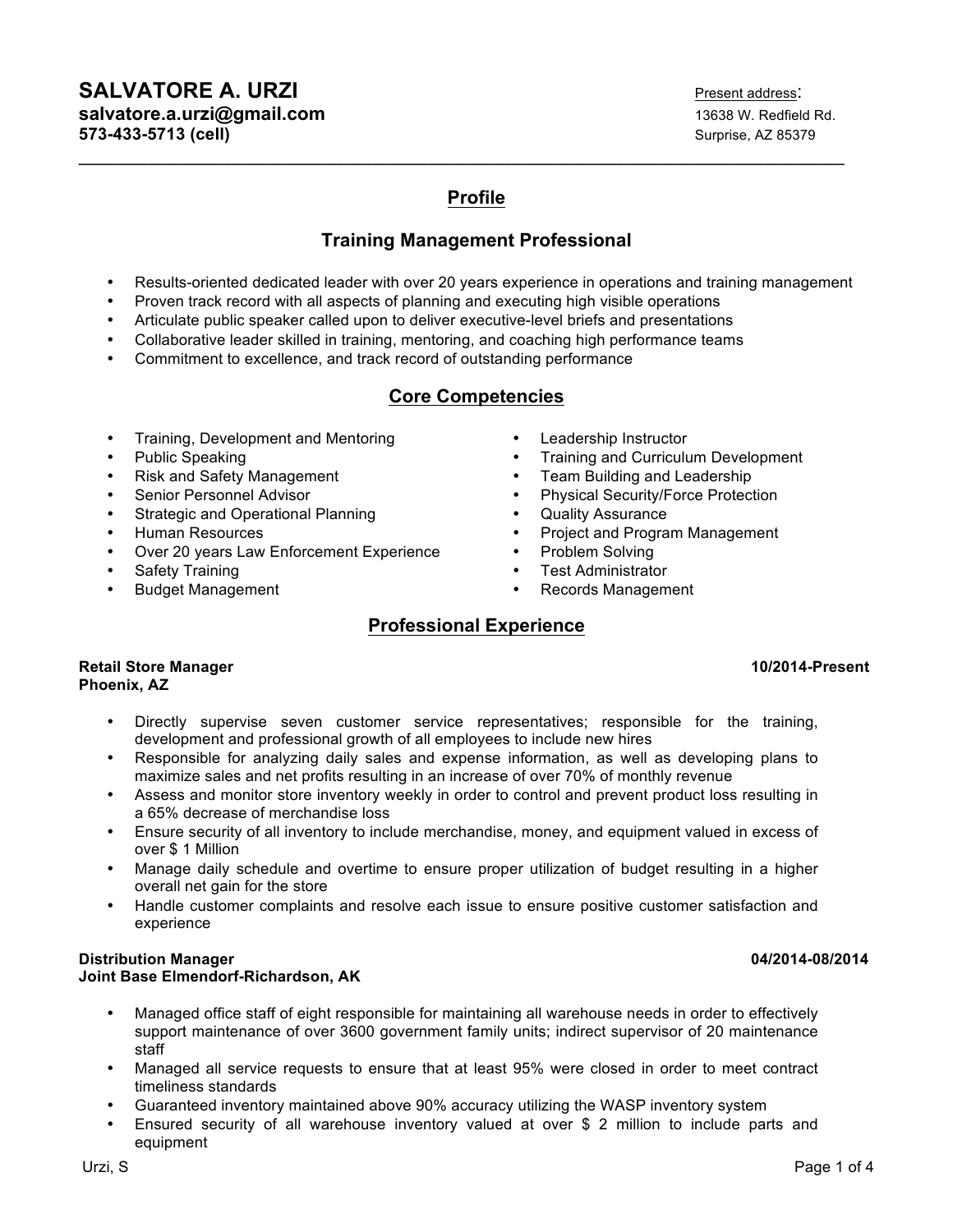- Managed schedule and overtime of all staff to ensure proper utilization of budget
- Troubleshoot customer complaints to diplomatically resolve issues or complaints and evaluate effectiveness of maintenance services

### **Provost Sergeant [Related Civilian Occupation: Deputy Chief of Police] 09/2010-08/2014 Joint Base Elmendorf-Richardson, AK**

- Principal advisor to the Air Force Security Forces (SF) Squadron Commander
- Responsible for the daily execution of all law enforcement, physical security, community policing, crime prevention and force protection functions on an 80,000 acre installation serving a local population exceeding 30,000
- Supervised and directed the activities of 297 Military Police and Security Forces, 40 Department of the Air Force Police, 2 civilian personnel, and 27 Contract Security Guards
- Directly responsible for the accountability of critical, sensitive and non-sensitive property valued in excess of \$ 3 million resulting in zero lapse in law enforcement coverage
- Planned, coordinated and executed inter-agency operations to include organizing and developing specific requirements with other outside state and federal agencies

### **First Sergeant [Related Civilian Occupation: Senior Advisor/ Operations Manager] 09/2008-08/2010 Ft. Bliss, TX**

- Responsible for the health, welfare and professional development of 230 soldiers assigned to the organization
- Advised Company Commander on the technical considerations and personnel readiness issues of the staff and organization
- Planned and executed the security of a forward operating base in Iraq with zero loss of equipment or personnel, accomplished and completed meeting timeliness standards by identifying needs and prioritizing multiple tasks
- Responsible for the accountability, security, maintenance and combat readiness of all equipment assigned to the organization valued in excess of \$ 30 million

## **Senior Small Group Leader [Related Civilian Occupation: Manager/Instructor Supervisor] 05/2006-08/2008 Ft. Leonard Wood, MO**

- Senior Instructor in the largest Leadership Academy in the Army
- Responsible for counseling, mentoring, and supporting the professional growth, and development of seven junior instructors
- Trained 384 students annually every eight weeks resulting in successfully preparing future senior leaders
- Developed training schedules consisting of 357 hours of Military Occupation Specialty Technical **Training**
- Coordinated over \$ 1 million worth of training equipment and facilities for each eight week class rotation
- Direct input of necessary updates of all technical written examinations and evaluations maintaining high levels of confidentiality
- Developed and implemented new training material when necessary in order to meet the changes of new mission requirements in various locations
- Facilitator for all administration of student testing to include accountability and proctoring of required tests
- Fostered a positive learning environment through establishment of tough and realistic goals in order that every trainer and their students had every opportunity to succeed.

## **Operations Sergeant [Related Civilian Occupation: Company Operations Manager] 05/2005-04/2006 Ft. Leonard Wood, MO**

- Responsible for all aspects of personnel management to include soldier action reports and records as well as document maintenance of 330 employees
- Coordinated with personnel and finance centers to help resolve issues experienced by employees
- Supervised, planned, and organized workload for the unit clerk
- Ensured 123 personnel were proficient and ready to travel on short notice to support worldwide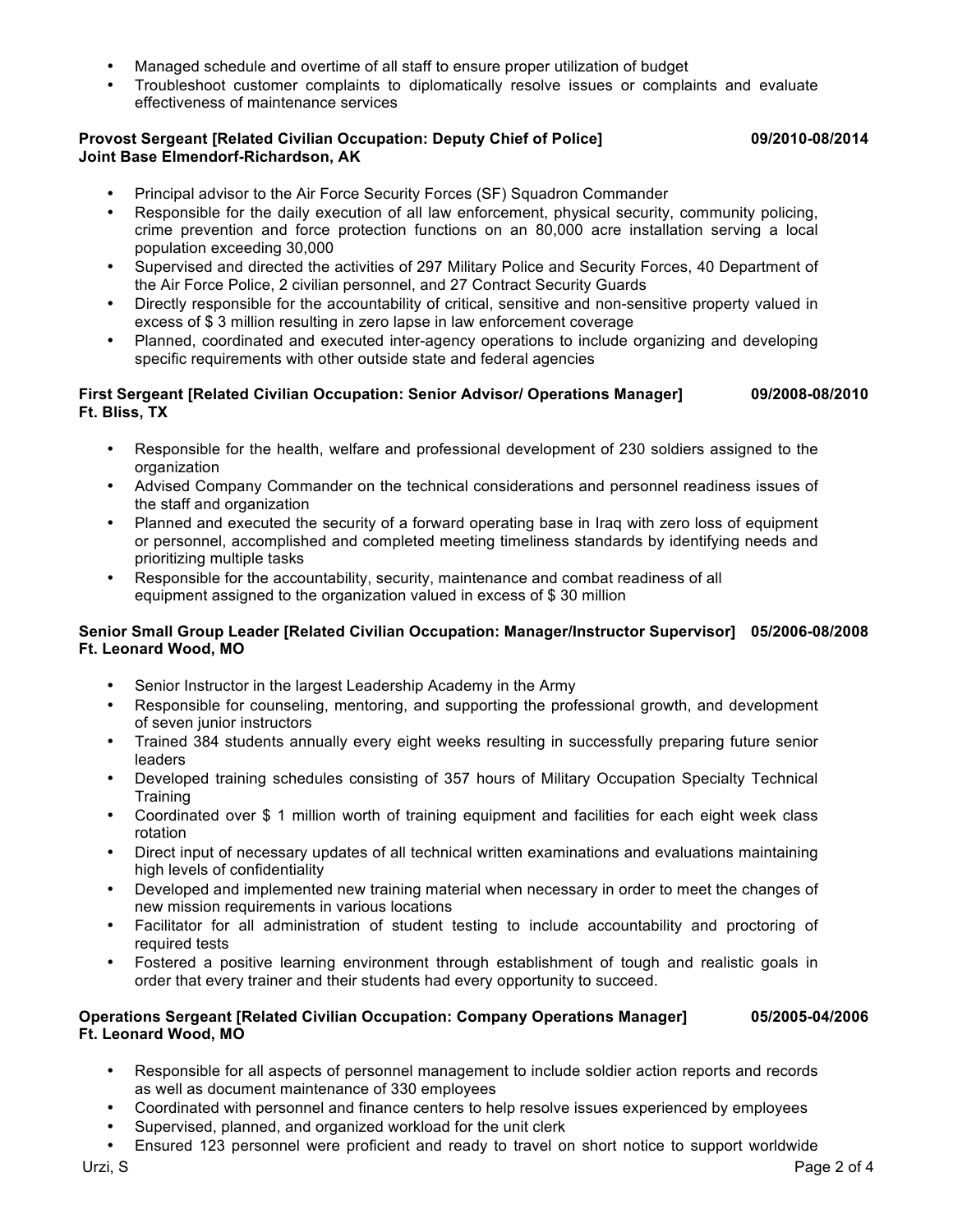contingency operations

- Ensured all facets of tasking, training, supply operations, and personnel actions were completed at or above standard
- Planned, coordinated and resourced the successful execution of more than 300 missions in support of the Maneuver Support Center (MANSCEN), Fort Leonard Wood and United States Military Police School

## **Platoon Sergeant [Related Civilian Occupation: Department Manager] 04/2002-04/2005 Giessen, GE**

- Force protection and law enforcement in three military communities in Germany with no less than 15 Military Police patrols to ensure overall safety and security of military members and families
- Responsible for the training, readiness, supervision and care of 30 Soldiers
- Responsible for the maintenance and use of 10 tactical vehicles as well as equipment valued at over \$ 3.5 million
- Developed, evaluated and supervised the training of over 200 Iraqi Police Officers resulting in a more secure environment for all civilians and personnel in the area
- Observed and evaluated Military Police units preparing for deployment to ensure the most effective organization was prepared for future assigned tasks

# **Provost Marshal Office Assistant Operations Sergeant 04/2001-03/2002 [Related Civilian Occupation: Police Station Supervisor] Ft. Bliss, TX**

- Responsible for the daily conduct of Military Police support on a major Army installation with an average population of over 90,000 people to include active duty and civilians
- Responsible for supervising, training, counseling and overall welfare of 18 personnel
- Provided general supervision of over 10 Military Police patrols for eight access control gates in addition to providing security and training to support agencies
- Ensured the proper, timely, and accurate completion of the Military Police reports and blotters<br>• Developed and implemented an extensive scenario driven evaluation program with other fe
- Developed and implemented an extensive scenario driven evaluation program with other federal and government agencies for all Crisis Response training in order to establish and maintain emergency response plan
- Planned and coordinated security for major entertainment events for the installation

# **Additional Professional Experience**

Platoon Sergeant, Desk Sergeant, Patrolman Ft. Bliss, TX Cotober 1998-March 2001 Desk Sergeant, Dare Officer Camp Darby, Italy October 1995-October 1998 Squad Leader **Ft. Gordon, GA** December 1993-October 1995 Squad Leader, Patrol Officer Frankfurt, Germany Cotober 1990-December 1993<br>Patrol Officer Frankfulls Farm Sta., VA June 1989-October 1990

Vint Hills Farm Sta., VA June 1989-October 1990

# **Education**

**Bachelor of Science in Organizational Management Current Currently Enrolled Grand Canyon University, Phoenix, AZ**

# **Bachelor of Science in Organizational Management** 01/2012-06/2014 **Victory University, Memphis, TN 105 of 120 SH complete**

- Small Business Management Business Communication
- 
- Principles of Marketing
- Organizational Behavior
- Human Resource Management
- 
- Business Ethics Principles Macroeconomics
	-
	- Business Statistics
	- Accounting & Finance for Managers